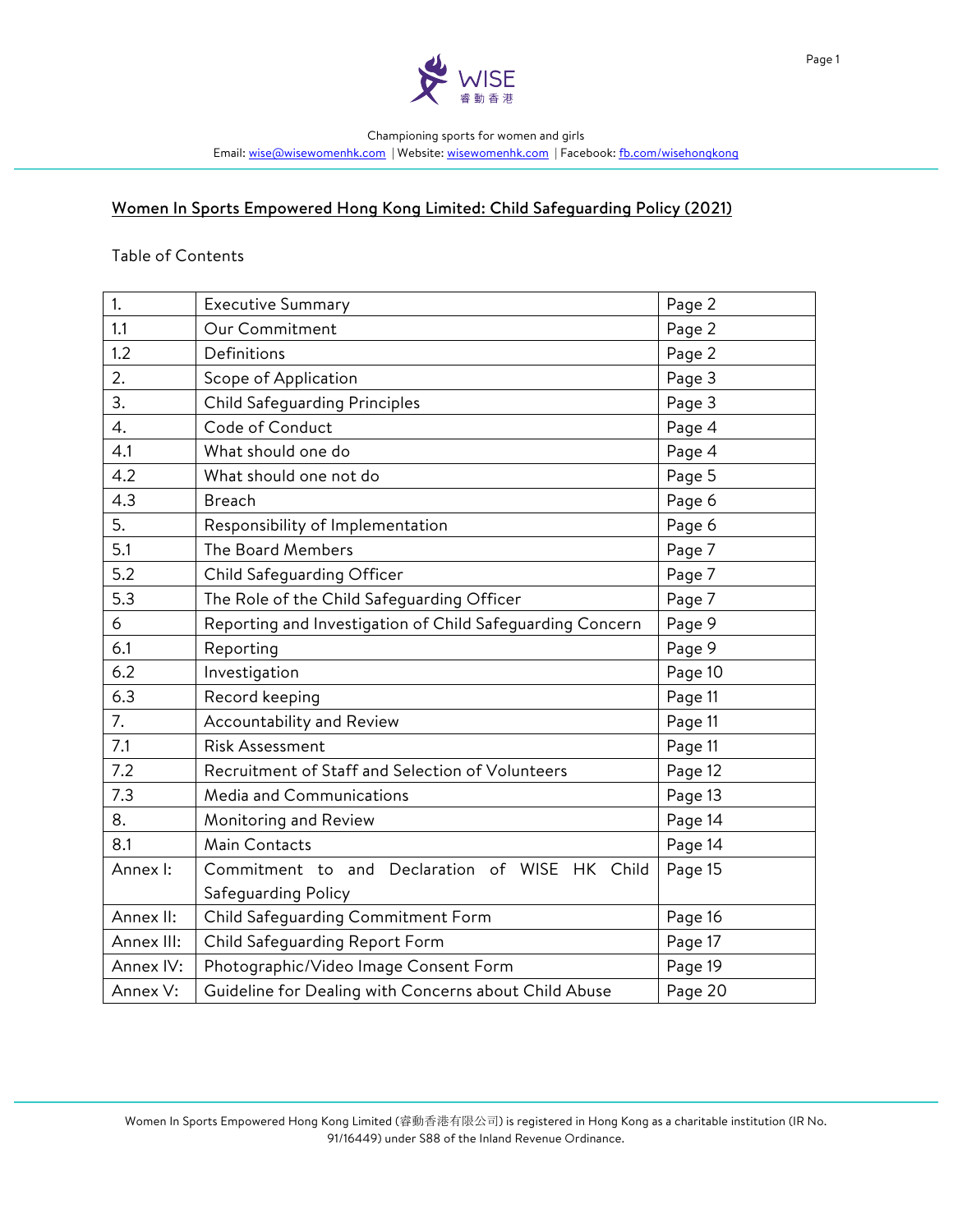

### 1. Executive Summary

1.1 Our Commitment

Women in Sports Empowered Hong Kong Limited ("WISE HK") is a Hong Kong-based non-profit organisation founded with a mission to use sports as a tool to empower, educate and connect women and girls to realise their aspirations. We are a tax-exempt charity (IR91/16449) under Section 88 of the Inland Revenue Ordinance of Hong Kong.

Our three main pillars of work are to:

- Educate why sports matter to women and girls, including the physical, mental and social health benefits, the transferable life skills gained, and to break barriers
- Empower by combining sporting activities with workshops and content that will equip women and girls with technical and functional skills, and together build a more inclusive sporting community
- Connect and raise the visibility of women and girls, and showcase our strength and diversity so we can uplift and learn from each other

### 1.2 Definitions

- "Abuse" includes all forms of ill treatment that result in actual or potential harm to a child's health, development, or dignity. The categories of Abuse are:
	- Physical abuse: physical injury or suffering to a child where there is a definite knowledge or reasonable suspicion that the injury has been inflicted nonaccidentally;
	- Sexual abuse and exploitation: when a child is forced, or persuaded, to take part in sexual activity. This may involve touching activities where the abuser makes physical contact with the child and/or non-touching activities that are initiated for the abuser's gain or sexual pleasure;
	- Emotional abuse: a repeated pattern of behaviour and attitude towards a Child, or an extreme incident, that endangers or impairs the Child's emotional or intellectual development; and
	- Neglect: a severe, or a repeated pattern of lack of attention to a Child's basic needs that endangers or impairs the Child's health or development
- "Board Members" mean the persons who are on the board or the core decision making team of WISE HK subject to the Articles of Association of WISE HK;
- "Child" means every human being under the age of 18, with reference to the UN Convention on the Rights of the Child ("UNCRC"), and 'Children' has the correlative meaning;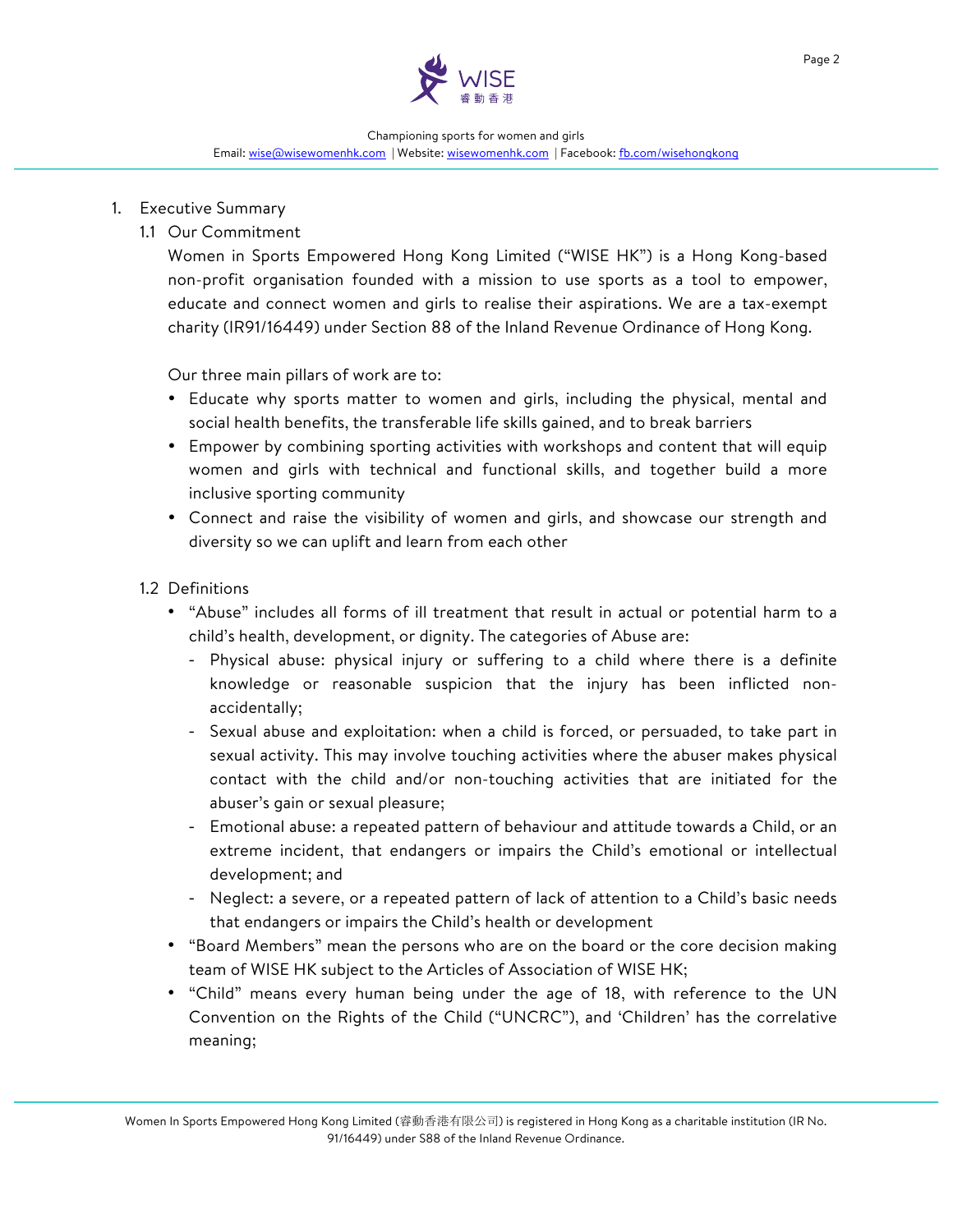

- "Child Safeguarding Officer" means the individual(s) who take lead responsibility for the implementation of this Policy and as updated from time to time;
- "Policy" means this Child Safeguarding Policy;
- "WISE HK" or "Organization" means Women in Sports Empowered Hong Kong Limited; and
- 'Working with Children' is defined as those who have direct or indirect contact with Children when engaging in an activity on behalf of or in cooperation with WISE HK. For purposes of the preceding sentence, 'Indirect Contact with Children' means having access to Children's information (e.g. names, photos or profiles) or providing funding to WISE HK or any organization collaborating with WISE HK on a project or activity.

This Policy is based on the UN Convention on the Rights of the Child (UNCRC) 1989 and Protecting Children from Maltreatment – Procedural Guide for Multi-disciplinary Cooperation published by the Social Welfare Department HKSAR, and other international best practices.

2. Scope of Application

Child safeguarding is the duty and responsibility of everyone who comes in direct or indirect contact with Children. This Policy applies to:

- Full-time staff and part-time staff of WISE HK;
- Board Members of WISE HK;
- Volunteers;
- External service providers, contractors which include but are not limited to contract coaches, and consultants; and
- Associates of WISE HK, which include but are not limited to advisors, ambassadors, athlete supporters (including parents of the participating Children), visitors, and donors attending any event involving Children, collectively, "Covered Persons".
- 3. Child Safeguarding Principles

WISE HK is committed to providing a safe environment for Children. The Policy is based on the following principles:

- To provide Children a safe and inclusive environment free from Abuse, harm, neglect and exploitation
- To always uphold the best interests of Children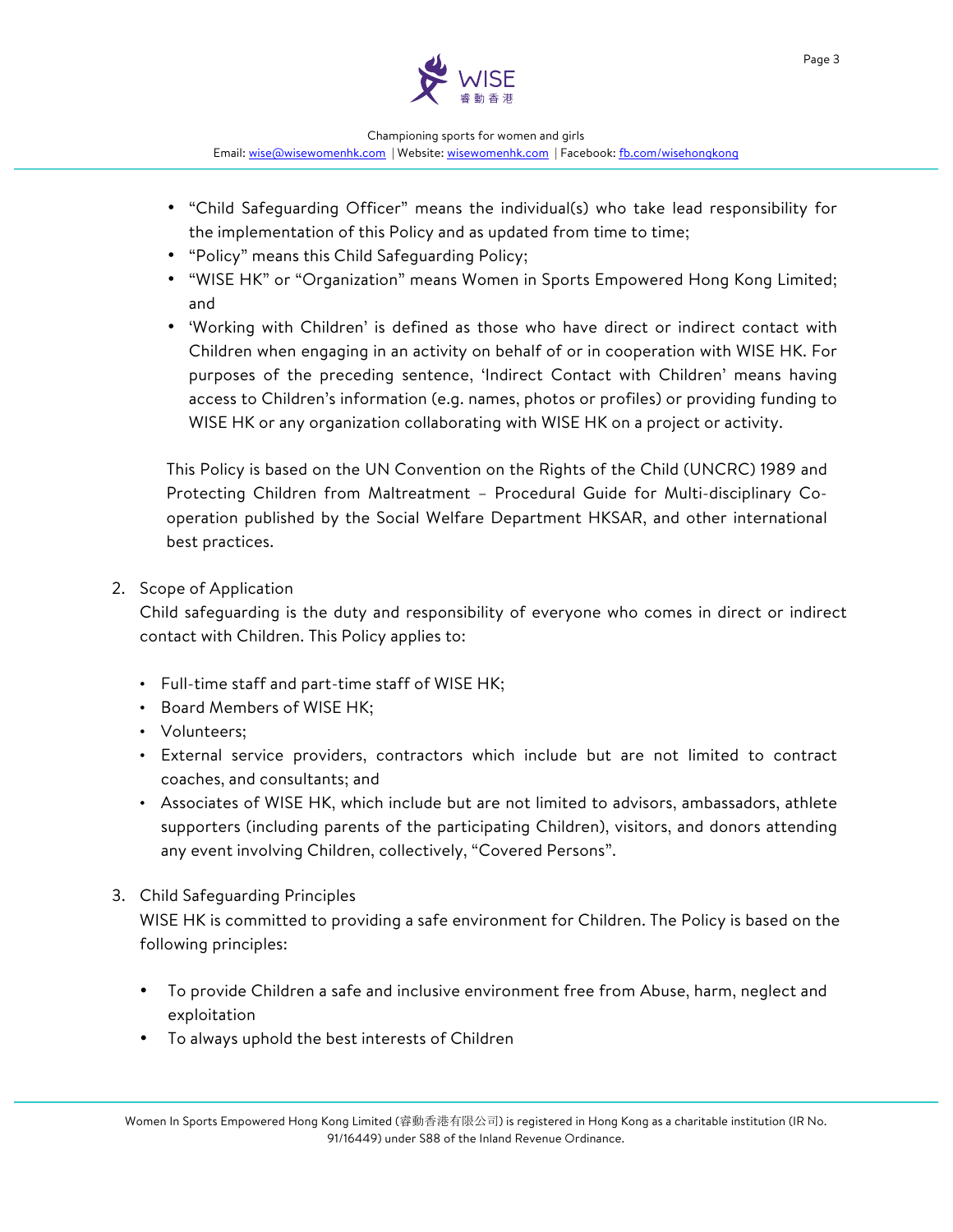

- To ensure that everyone has a responsibility individually and collectively towards safeguarding of Children.
- To commit to equality and anti-discrimination

We do not tolerate any form of Abuse, including physical, verbal, emotional or sexual Abuse. WISE HK fully recognises its responsibilities for Child safeguarding. We aim to create a safe, secure, and supportive environment for Children. To achieve this aim WISE HK will:

- Establish a safe environment for Children to participate in sports
- Prioritize the safety of Children in planning and delivering all programs, activities, and events
- Provide an environment where Children are encouraged to talk and are listened to. To enable this, Children will be made aware whom they can contact when they have a concern in the course of participation in activities of WISE HK
- Identify and respond to Children who may show signs of Abuse
- Identify and respond to situations which may appear to contravene Child safeguarding
- Recognize that some Children may be underprivileged, are ethnic minorities or have special needs, making them potentially more vulnerable, and taking appropriate steps to assess and address the heightened level of risk those Children may face
- Treat everyone with respect and dignity and not discriminating based on gender, race, ethnicity, ability, sexual orientation, family status, religious or political opinions or affiliation
- Take all reasonable action to prevent and minimize the risk of any form of Child Abuse
- Adhere to the responsibilities of WISE HK as outlined in this Policy.
- 4. Code of Conduct

The Code of Conduct set out in this Policy along with the 'Guideline for Dealing with Concerns about Child Abuse' set out at Annex V seek to prescribe the standard of behaviour and best practices to safeguard Children and to prevent, respond to and to report Child Abuse in furtherance of the UN Convention on the Rights of Child 1989.

The Code is designed primarily to safeguard Children; however, it also seeks to provide measures that need to be taken and behaviour that needs to be followed to protect Covered Persons from false accusations and to protect the reputation of WISE HK and its partners.

4.1 What should one do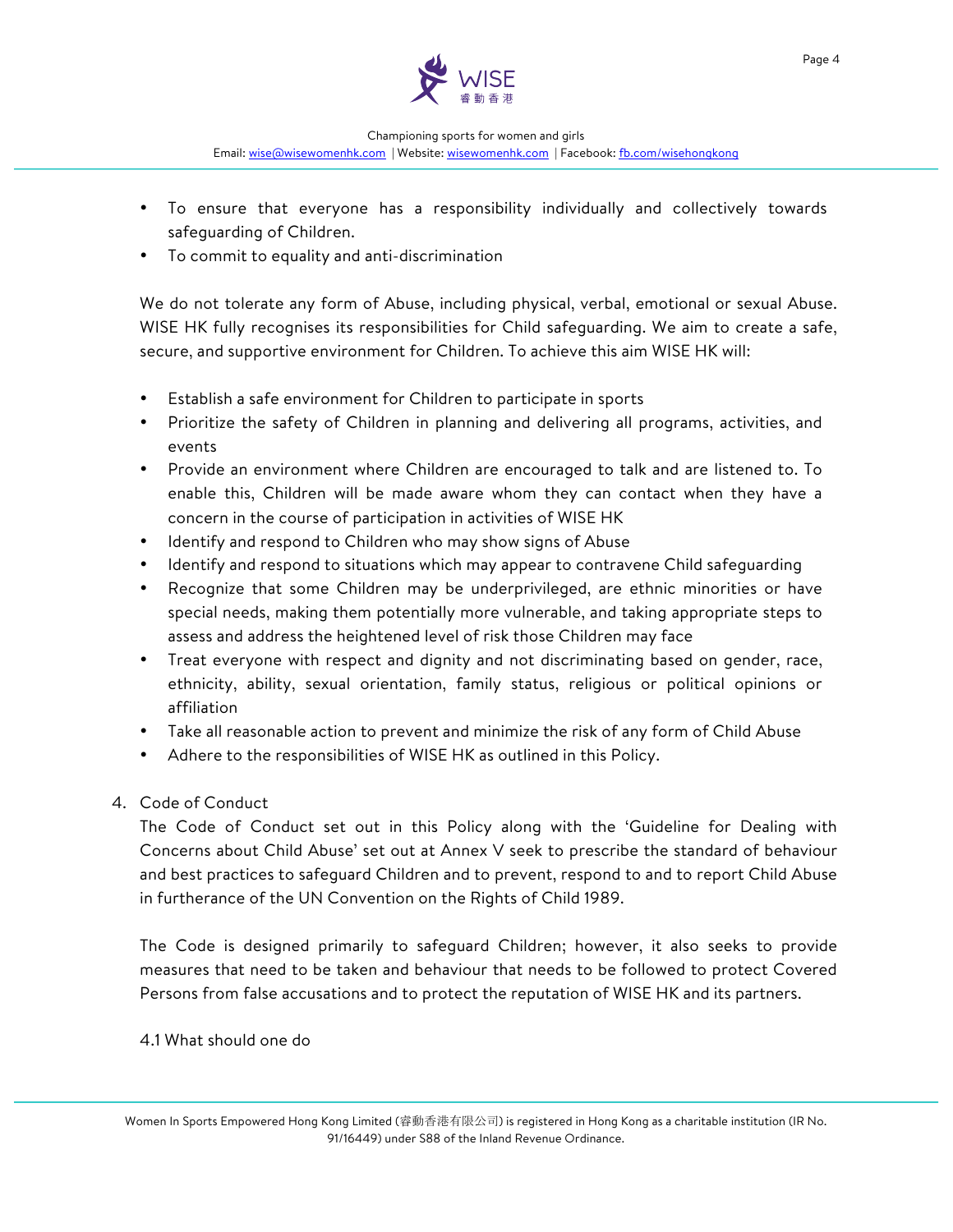

- The Policy and its contents should be brought to the attention of all Covered Persons. All Covered Persons must know whom to contact in case of any concern relating to safety of a Child or other concerns related to this Policy and the procedure for reporting concerns.
- Children who participate in WISE HK programs and activities must be made aware of whom should they contact in case of any concerns.
- All Children must be treated with equality and respect regardless of their gender, ethnic or social origin, family status, language, religious or political beliefs, disability, sexual orientation or other status.
- One should ensure language and behaviour towards Children and physical contact are always appropriate and physical touch is always safe. The reason for touching a Child should be for age and ability appropriate personal care, safeguarding from danger or for the purpose of the participation in sports activities. One must be sensitive to any verbal or non-verbal communication that may indicate a Child does not want to be touched.
- One should be committed to creating a culture of openness and mutual accountability to enable any Child safeguarding concern to be raised and discussed and an environment where Abusive behaviour can and must be challenged.
- All health and safety measures in course of sporting activities of WISE HK must be duly complied with. All equipment must be safe for use.
- One should cooperate fully with any investigations (including interviews) and make available any documentation or information necessary to conduct the investigation whether internally by WISE HK or by government and other law enforcement agencies.
- Having regard to a Child's age and comprehension capability, WISE HK personnel should encourage the Child to express her opinions.

4.2 What one should NOT do

- Actual physical punishment or use of physical force of any kind including any threat of physical punishment towards Children is prohibited for any reason whatsoever.
- One should not act in ways intended to tease, shame, humiliate, belittle, or degrade Children, or otherwise perpetrate any form of Abuse.
- One should not engage Children in any forms of online abuse, including spreading rumours about Children, posting offensive or embarrassing messages, images or videos of Children, or have sexual conversations with Children by text or online.
- One should not engage Children in any forms of sexual activities, including using any device to access, view, create, download, or distribute sexual images of Children.
- One should not demonstrate or give preferential treatment to a Child to the exclusion of others (e.g. promising gifts or enticements).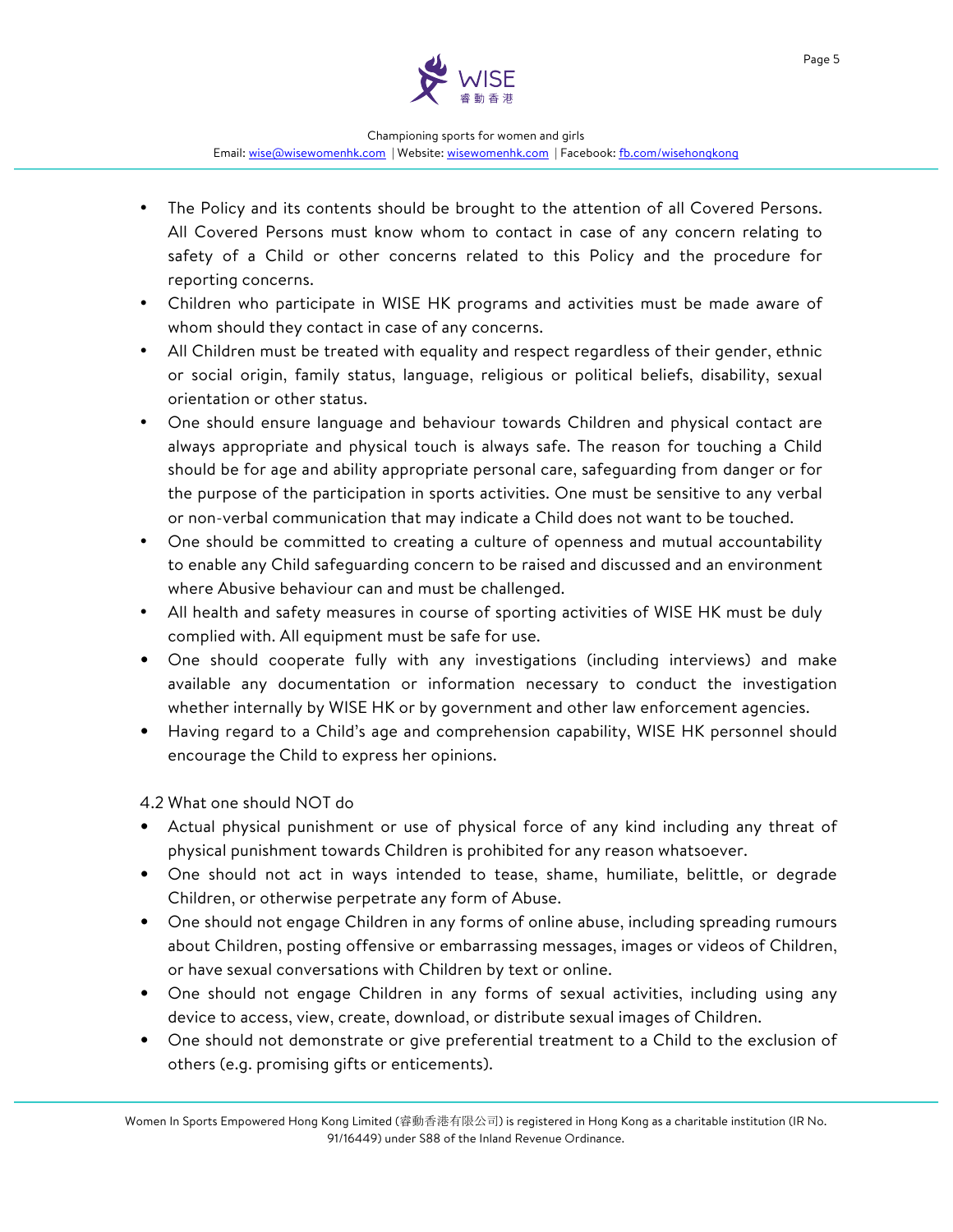

- One should not be intoxicated (e.g. under the influence of alcohol or drugs) prior to or while working with Children.
- One should refrain from being alone with a Child in any residences, rooms or vehicles unless it's absolutely necessary and/or with parental consent.
- One should not photograph or take videos of Children in contravention of Personal Data (Privacy) Ordinance and other applicable laws.
- One should not allow any Child safeguarding concerns to go unreported.

### 4.3 Breach

Any breach or suspected breach of the Policy including this Code of Conduct will be investigated and appropriate disciplinary action up to and including suspension, dismissal or termination of employment or other contractual arrangement may be taken in the sole discretion of WISE HK. WISE HK reserves the right to report alleged Abuse to law enforcement or other governmental agencies.

### 5 Responsibility of Implementation

Child safeguarding is the responsibility of all persons who come in contact with Children directly or indirectly through the activities and events of WISE HK. Until a Child Safeguarding Officer is appointed specifically in this regard, the Board Members are individually and collectively responsible for the implementation of this Policy. Even upon the appointment of the Child Safeguarding Officer, although the Child Safeguarding Officer would take over lead responsibility, the Board Members would continue to retain control and responsibility of all issues relating to this Policy and safeguarding of Children generally.

### 5.1 The Board Members

The Board Members are generally responsible to ensure that there are systems in place for the effective implementation of this Policy.

The Board Members of WISE HK or any other person specifically authorised in writing by the Board Members will appoint one or more suitably trained individuals as the Child Safeguarding Officer and ensure that at least one Child Safeguarding Officer or a suitably trained deputy of the Child Safeguarding Officer is accessible at all times. The Child Safeguarding Officer(s) as well as the Board Members remain responsible for the following:

• spreading awareness of this Policy to all Covered Persons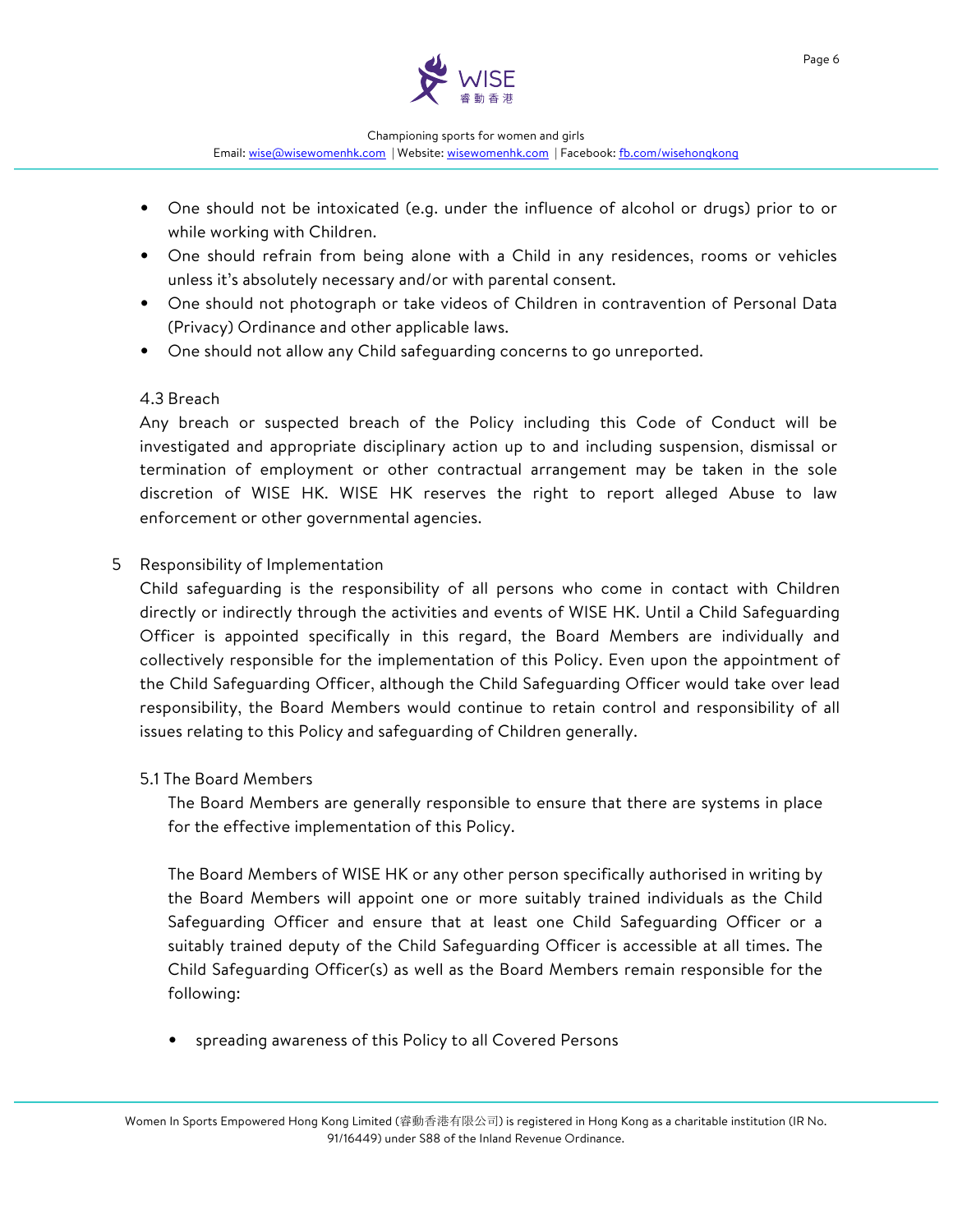

- monitoring and evaluating the effectiveness of this Policy and administering the implementation of this Policy
- conducting regular risk assessments of activities offered by WISE HK
- periodically reviewing and updating this Policy
- responding to Child safeguarding concerns with due regard to the Child's age and comprehension capabilities
- handling any Child safeguarding concerns, including reporting, investigation, follow-up action
- consulting with parents and Children as and when necessary
- ensuring that everyone in WISE HK who come in contact with Children understand child safeguarding and are sufficiently trained to handle any Child Safeguarding concerns
- ensuring that all full-time staff, part-time staff, volunteers and external service providers understand and undertake to implement their responsibilities with respect to Child safeguarding before they are engaged by WISE HK
- making training available to help staff and volunteers and other Covered Persons for child safeguarding and to recognise the additional risks some children are exposed to, because of their race, gender, age, religion, disability, sexual orientation, social background or culture

The Board Members and the Child Safeguarding Officer are also responsible for ensuring that the procedures outlined in this Policy are followed appropriately and fairly and with due regard to Hong Kong law and guidelines and procedures recommended by the Social Welfare Department of Hong Kong.

### 5.2 Child Safeguarding Officer

The Child Safeguarding Officer(s) is the go-to person for the purposes of this Policy and is primarily responsible for implementing this Policy. The updated contact details of the Child Safeguarding Officer(s) must be available to all Covered Persons, Children who participate in activities of the WISE HK and their parents or guardians. If the Child Safeguarding Officer is not present in Hong Kong or is otherwise unable to perform his/her duties, the Child Safeguarding Officer will designate (in writing) a Board Member as a deputy.

5.3 The Role of the Child Safeguarding Officer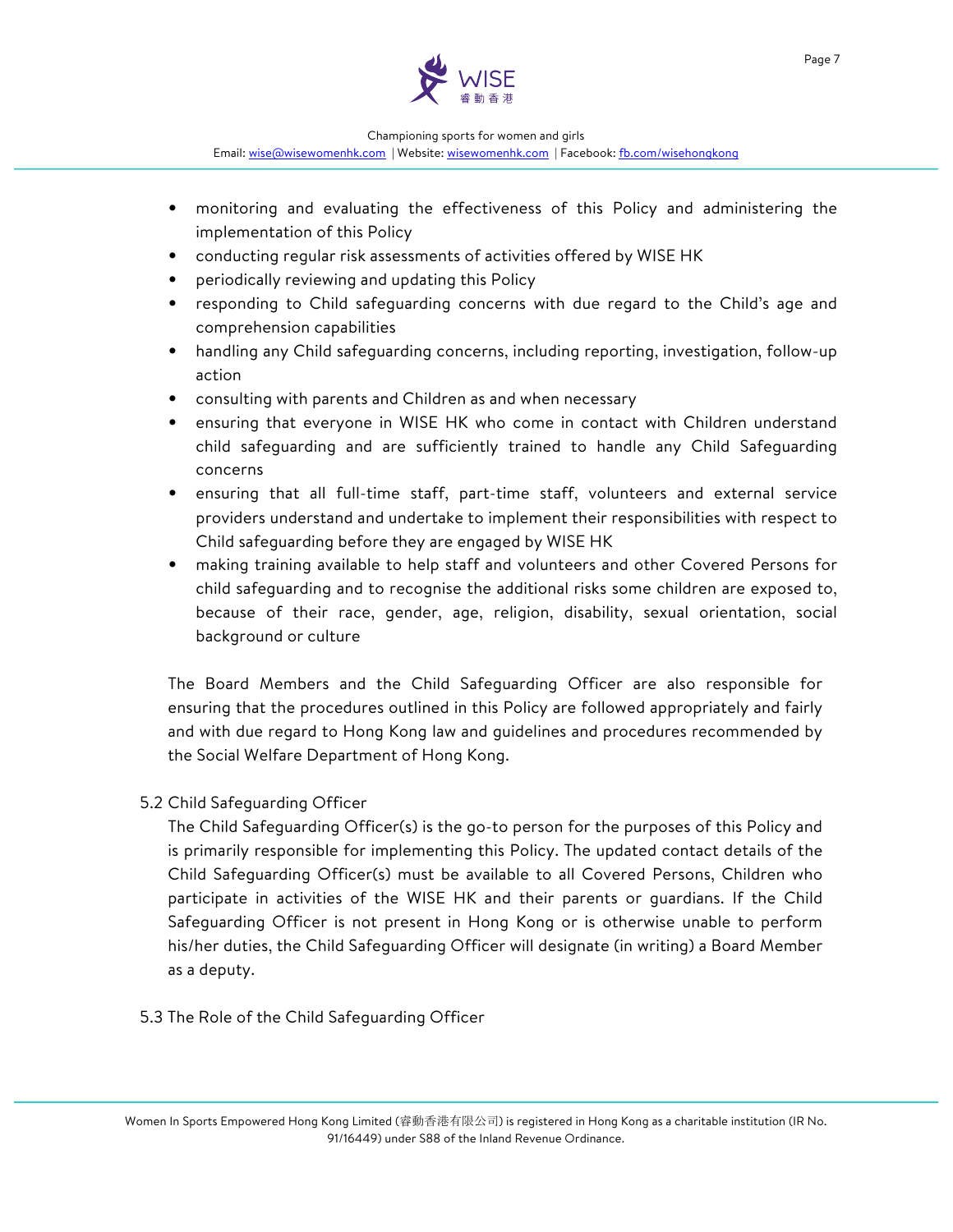

While the Board Members are generally responsible for implementing this Policy, once the Child Safeguarding Officer is appointed, the following shall be the primary responsibility of the Child Safeguarding Officer:

- To ensure that all Covered Persons, participants (and their parents or guardians) are aware of this Policy and have undertaken to be bound by this Policy
- To ensure that Covered Persons, participants (and their parents or guardians) know whom to contact if they have any concerns in relation to Child safeguarding and safety. There may be activities or events where the Child Safeguarding Officer is not directly available; in such cases ahead of the event it must be decided who should be approached in case of any concerns and sufficient information must be made available for this purpose.
- The contact details of the Child Safeguarding Officer(s) and Board Members must be easily accessible in English and in Chinese and must be updated in case of any change.
- To ensure that all Covered Persons are trained on how to respond to and report or assist in reporting concerns to the Child Safeguarding Officer
- To ensure that Children who participate in the activities of WISE HK know whom to approach within WISE HK if they have any concerns both during the activities as well as before or after any activity
- To have regard to a Child's age and comprehension capabilities, and encourage Children to express their concerns
- To ensure that all equipment used are safe and medical assistance is readily available during activities and events. In this regard, regular risk assessment and monitoring of activities is required.
- To ensure that training is available to help staff (both full-time and part-time) and volunteers recognise the additional risks some Children are exposed to, because of their race, gender, age, religion, disability, sexual orientation, religious or political opinions, or social background
- To ensure that there is support within WISE HK for Children who have been Abused or are at risk of Abuse. Parents or guardians of the Child concerned may be engaged in assessing the risk of further harm and for formulating safety and follow-up plans
- To handle communications between WISE HK, parents or guardians of the concerned Children and local authorities or law enforcement agencies.
- To refer cases to the government bodies, i.e. Family and Child Protective Services Unit ("FCPSU") of the Social Welfare Department or other relevant bodies, where appropriate after consultation with the Board Members and the parents or guardian of the Child in respect of whom the concern is raised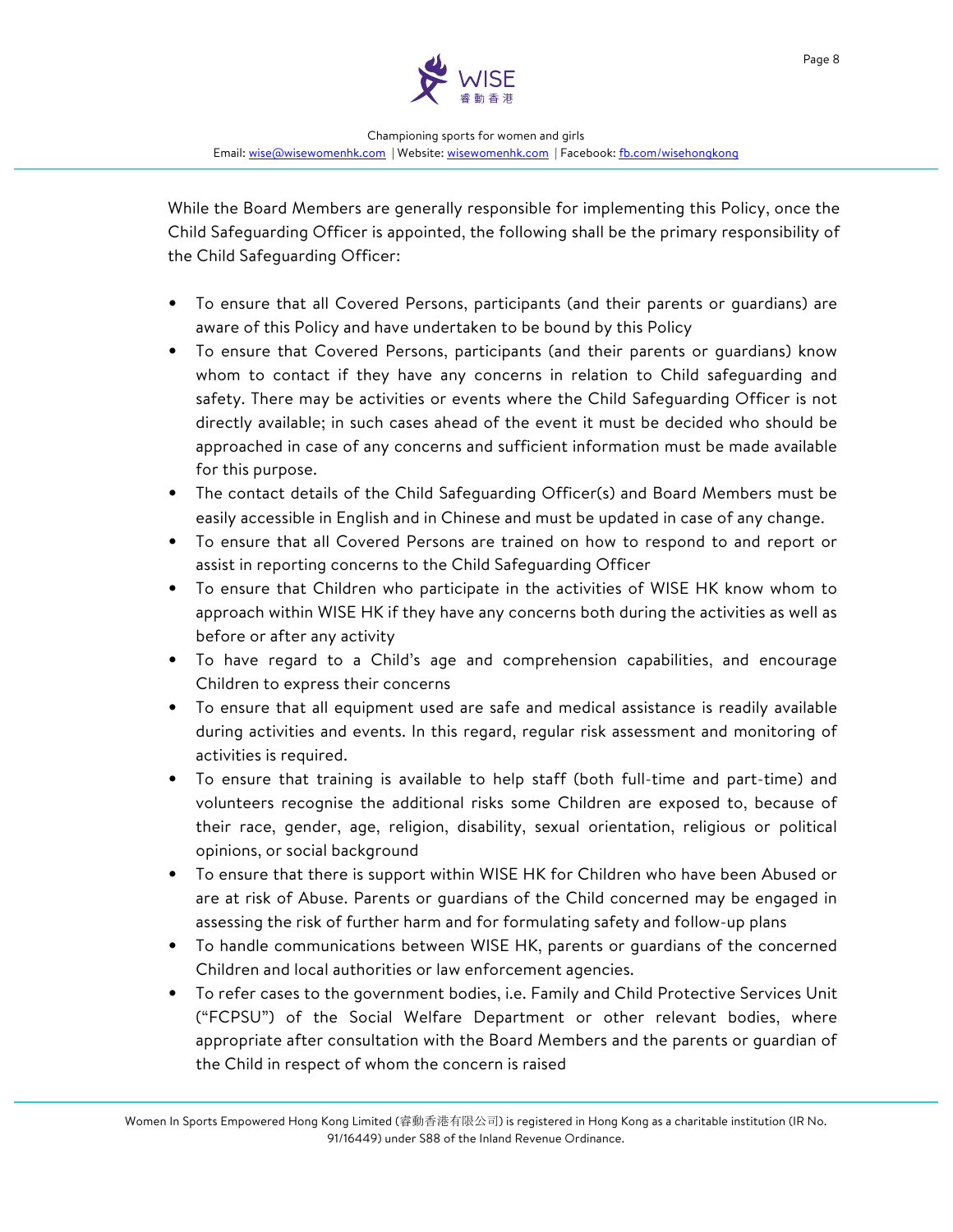

- To be the point of contact and support in relation to all issues relating to Child safeguarding
- To maintain a detailed written record of all concerns raised including but not limited to names of the persons involved, details of time, place, event, details of all Covered Persons present at the time the alleged incident took place, description of injury (if any), brief description of the incident (if any), date and time of the complaint, date and time when the record is made and by whom, maintain written records of the details of progress of the matter
- To prepare Child safeguarding reports for review by the Board Members
- To remain updated with information, legislation, and developments relevant to Child safeguarding and safeguarding
- To obtain, record, store, use and delete information in compliance with the Personal Data (Privacy) Ordinance.
- 6 Reporting and Investing of Child Safeguarding Concern

# 6.1 Reporting

All Covered Persons are under a duty to report any concerns, suspicions, allegations, disclosures, and incidents of Child Abuse including suspected Child Abuse or any other violation of this Policy (collectively, "Reportable Matters"). All Covered Persons should immediately upon becoming aware of or having reasonable suspicion of any Reportable Matter, report to the Child Safeguarding Officer or any other person designated by the Child Safeguarding Officer or a Board Member if the Child Safeguarding Officer(s) in inaccessible for any reason. All reports should be made in accordance with the reporting procedures set out in this Policy.

The process for reporting and processing disclosures or suspected violations of this Policy are as follows:

- The Child Safeguarding Officer or a Board Member (if the Child Safeguarding Officer is not accessible) must be notified of a Reportable Matter without any delay and within 24 hours.
- The Covered Persons who are present when the incident took place are required to prepare a detailed written record of the incident in the form set out in Annex III ("Child Safeguarding Reporting Form").
- All concerns should be reported confidentially and must not be discussed with or disclosed to any third person unless in accordance with law.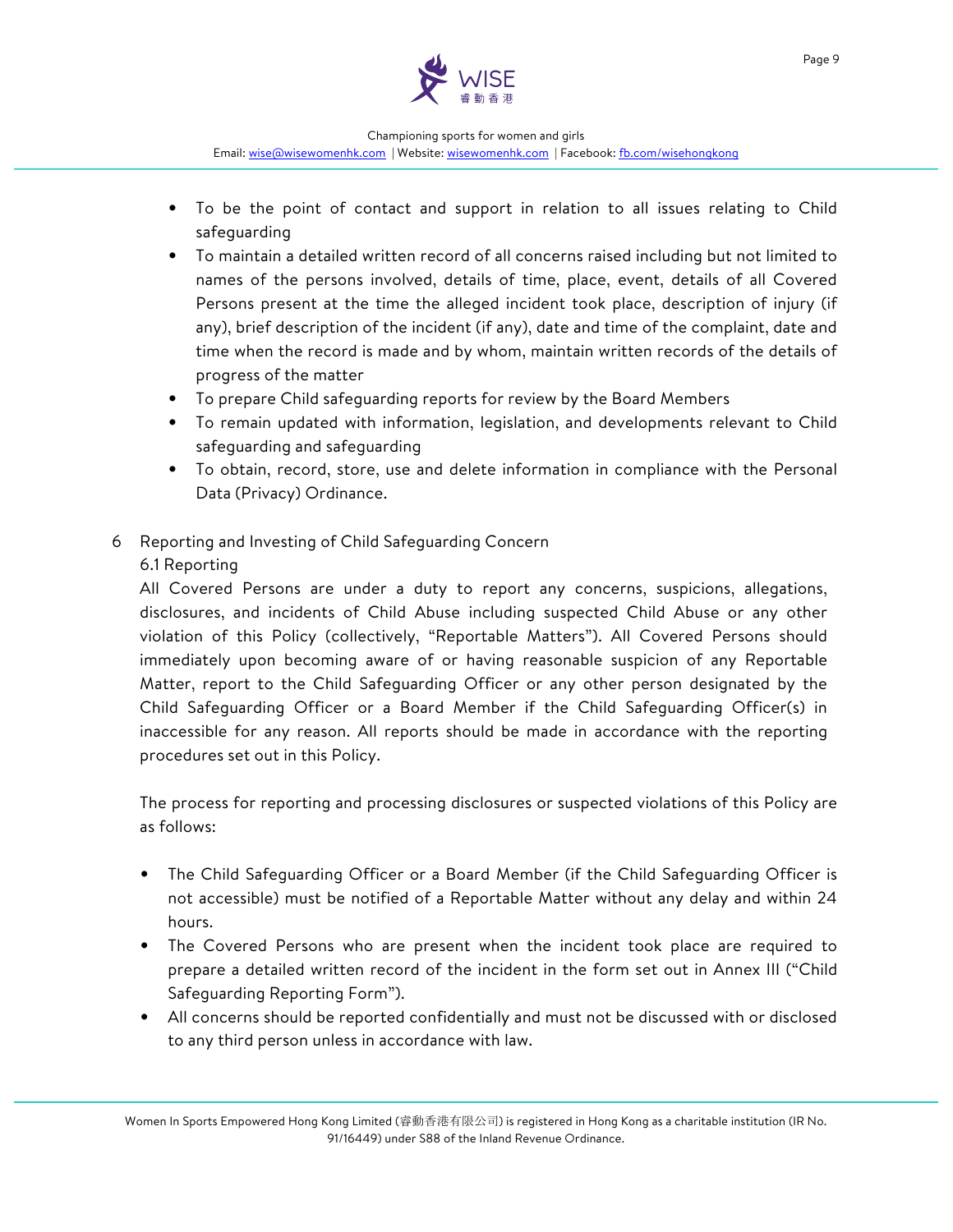

- Where the Reportable Matter involves an allegation against an external service provider or contractor, the Child Safeguarding Officer in consultation with the Board Member will also inform the company or organisation (if any) of which the external service provider or contractor is a representative or employee of.
- It is expected that in the case of any incident, immediate and appropriate action should be taken in the best interests of the Child, taking care that the Child is treated with dignity and is protected from harm.

### 6.2 Investigation

The Child Safeguarding Officer and the Board Members are under a duty to investigate any breach or suspected breach of this Policy either upon being notified about any Reportable Matter or on their own motion if they suspect or become aware of any Reportable Matter. In process of the investigation, assistance may be sought from external experts on a confidential basis after consulting the parent/ guardian of the Child concerned. The investigation should be completed without any delay and within two weeks of the initial report and the feedback should be provided to the relevant parties with clear next steps on a case-by-case basis.

The Investigation process shall follow the below guidelines:

- In case of allegations of Abuse or any other violation of this Policy against an individual(s), the individual concerned will be subject to formal investigation (including interviews with proper maintenance of records) by the Child Safeguarding Officer and the Board Members.
- If a Child is at immediate risk of harm or needs urgent help, the parents or guardian of the Child must be informed. Throughout the investigation process, WISE HK will act in collaboration with the parents of the Child to keep the Child safe and support for the Child should be maintained throughout.
- If there is a suspected criminal matter, the Child Safeguarding Officer and/or the Board Members should contact the Hong Kong Police.
- If the incident concerns allegations against a contractor or partner, the case must be notified to the corresponding management team or company and followed up in due course to ensure appropriate action has been taken.
- Where the incident concerns allegations against any WISE HK's Board Member, staff or volunteer, depending upon the findings of the investigation and seriousness of the breach, disciplinary action may range from verbal warnings up to and including removal or termination in extreme cases.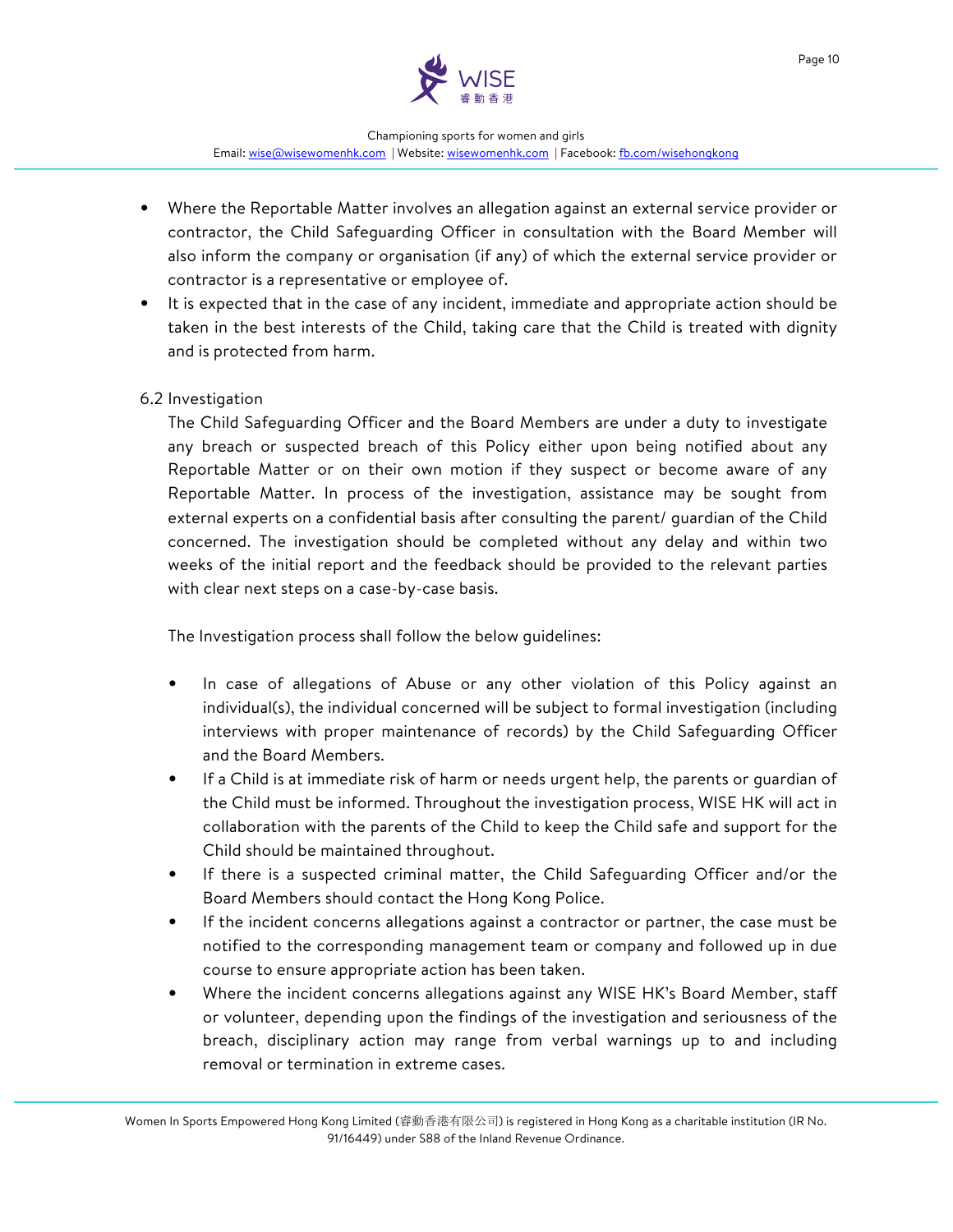

- Unless actions have already been taken and/or the case has already been referred to an external agency or the local authorities, the Child Safeguarding Officer and Board Members should determine if a report establishes valid suspicion of a breach of this Policy and take appropriate action for safeguarding the Child and addressing the Child safeguarding concerns
- Once the investigation is complete, the Child Safeguarding Officer shall file the Child safeguarding report securely and confidentially.
- The person(s) against whom the complaint is made will be treated fairly and will have a right to be heard. Written records of the interview must be maintained. The interviewee will be entitled to receive a copy of the transcript of the interview. Care should be taken that the interviewee is not forced or threatened to make any admission.
- Irrespective of the outcome of the investigation, no retaliatory action will be taken against the person who initiated the complaint. If, however, the complaint is found to be made with malice or reckless disregard for the truth, the Board Members will decide on appropriate course of action.
- Investigations must be objective, transparent and may be guided by external professional expertise and support when required. Subject to law, the investigation process and the reports of investigation are confidential.

### 6.3 Record keeping

The Child Safeguarding Officer is under a duty to maintain accurate and timely written records of the complaint, investigation process and any follow-up action including matter closure. All records are to be stored confidentially and in accordance with Personal Data (Privacy) Ordinance (cap. 486).

### 7 Accountability and Review

Adherence to this Policy is a mandatory requirement for all Covered Persons to prevent Abuse and for the safeguarding of Children. This Policy is implemented by the following measures:

### 7.1 Risk Assessment

A risk assessment will be conducted proactively by the Board Members in consultation with the Child Safeguarding Officer on its operations, programs and project activities as well equipment to mitigate against the risk of harm. Appropriate and timely risk management strategies and preventative measures will be developed and implemented in the operations of WISE HK. Consider the following when performing a safeguarding risk assessment: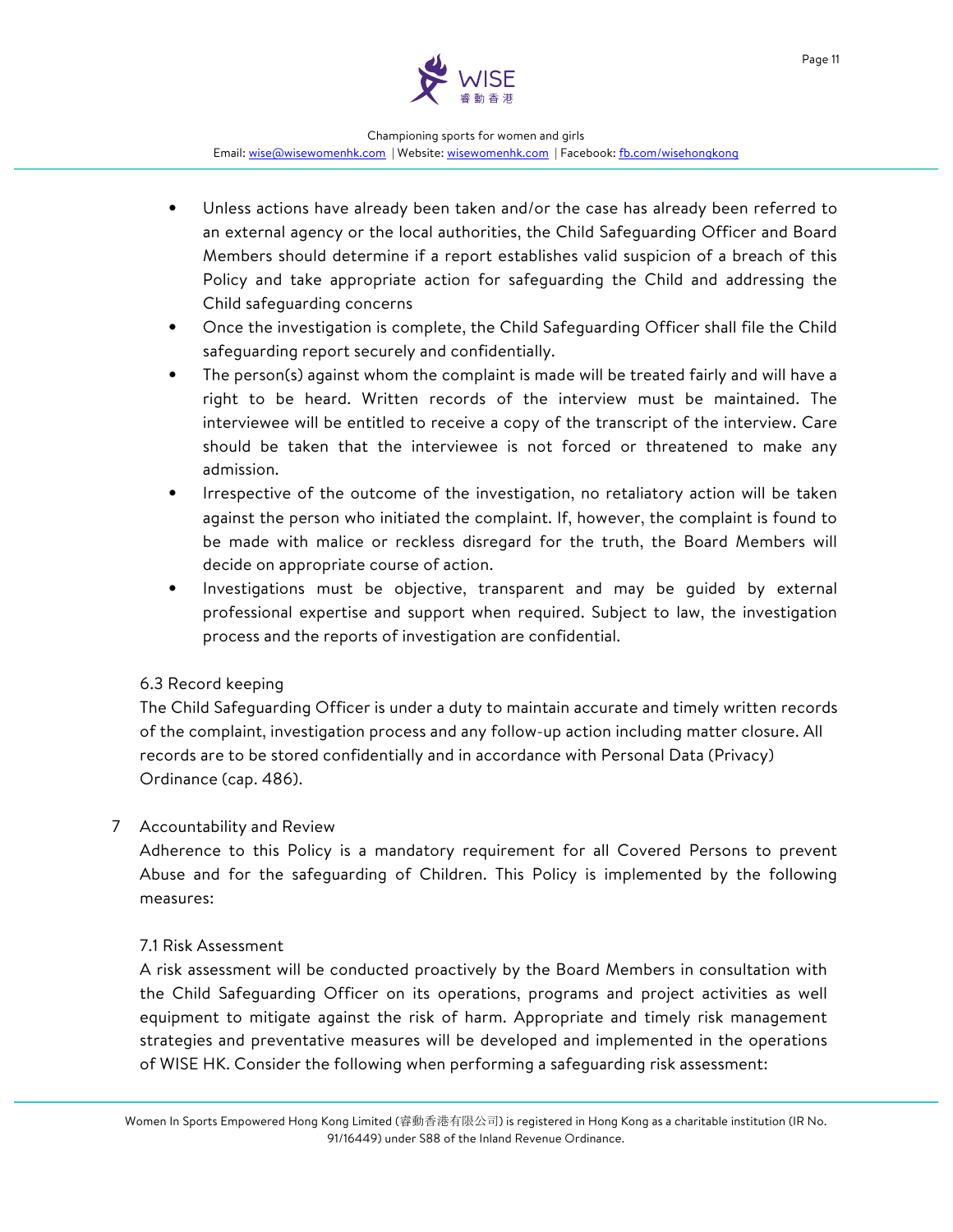

- Potential types of risk
- Degree of seriousness of the risks
- Likelihood of occurrence
- Protocols in place for controlling the risk
- Actions that may be taken for risk mitigation

7.2 Recruitment of Staff and Selection of Volunteers and External Service Providers WISE HK is committed to safe recruitment processes of all full-time staff, part-time staff, volunteers and external service providers. Safe recruitment processes include thorough candidate screening to ensure that personnel, whether in direct contact with Children or not, are suitable for being associated with WISE HK. All Covered Persons are required to sign the Declaration set out in Annex I and Annex II of this Policy to confirm that they have read and understood this Policy and will continue to comply with this Policy including any updates.

In this regard, the following procedures will be followed:

Full full-time or part-time staff

- Every candidate must be suitably qualified for the post they are being considered for. The suitability will be determined after taking into consideration the educational qualifications, training, previous work experience (if any), language skills (where required), verbal interview and any other factors that may be decided on a case-to-case basis.
- The original identification documents such as Hong Kong ID card (of local applicants) or passport (of overseas applicants) will be duly checked and verified and copies of the same must be obtained if the candidate is successful.
- All candidates should be informed of the requirement to comply with this Policy and undertake to comply with the Policy if they are successful.
- Every application must be accompanied with character or employment references. Where the applicant has previous work experience, whether full time or part time, the applicant must provide employment reference(s). Determining the credibility of the source of reference and the reference itself vests in the sole discretion of the Board Members of WISE HK and the Child Safeguarding Officer(s).
- Where considered necessary by the Board Members and/or the Child Safeguarding Officer(s), an applicant may also be required to provide proof of Sexual Conviction Record Check (SCRC) administered by the Hong Kong Police Force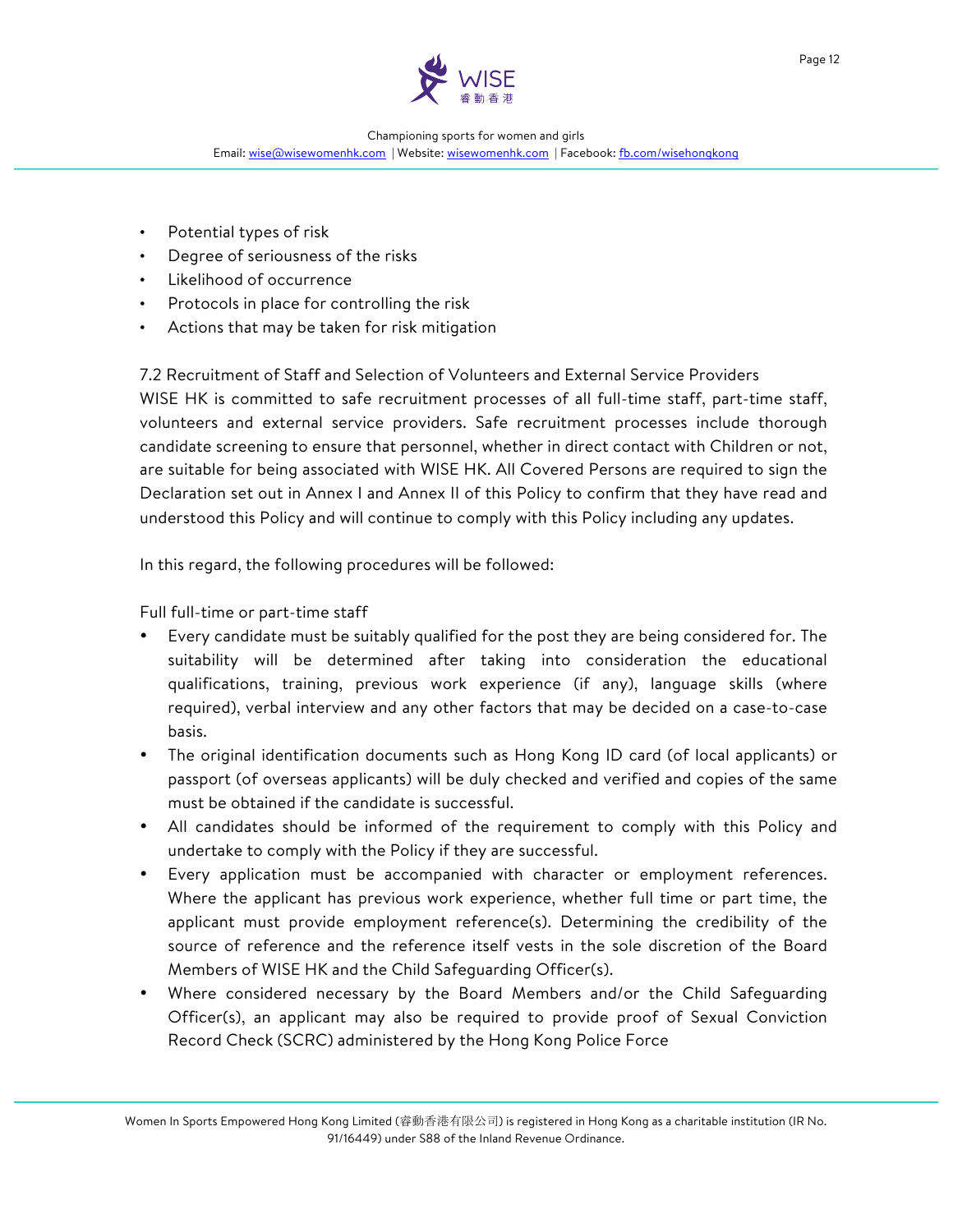

For volunteers (including parents of Children who offer to help during events)

- Prior to engaging volunteers, their suitability for the position and for Working With Children must be duly ascertained.
- The original identification documents such as Hong Kong ID card (of local applicants) or passport (of overseas applicants) will be duly checked and verified and copies of the same must be retained;

For external service providers

The contractors engaged by WISE HK are responsible for complying with this Policy and deliver services based on the obligation and commitments outlined in this Policy.

# 7.3 Media and Communication

It is the responsibility of all Covered Persons to safeguard the interest of Children when carrying communications for purposes including marketing, publicity and fundraising. When using or handling any form of media, photographic images, and data, all Covered Persons are expected to abide by the following guidelines:

- Children are to be portrayed with dignity and their rights are to be upheld. Sufficient support should be given when interviewing a Child. Whenever a Child is not comfortable with an interview, she has a right to say no and her decision will be respected.
- Prior informed consent must be obtained from the parent, care provider or legal guardian of a Child to use the Child's photographs or other information for internal and external communication of WISE HK at the time when the Child enrols in a WISE HK program. Information conveyed about the Child must be accurate and should not be manipulated in any way, and photos should not be taken out of context.
- All partnering organizations, including photographers, videographers, media personnel at any WISE HK event must be made aware of the Policy and are expected to abide by this Policy.
- No personal information that could be used to identify the child and put him/her at risk such as the school or address should be used in any texts or with the images and videos.
- At WISE HK, we understand that parents or guardians of Children may want to take photographs and videos of their Children during sports events. Parents/guardians wishing to take photos/videos should seek consent from the Child Safeguarding Officer or a Board Member beforehand. These pictures can only be taken for private use without disrupting the event in any way.
- The Child Safeguarding Officer and Board Members are entitled to require any person taking pictures to permanently delete pictures and/or stop taking pictures.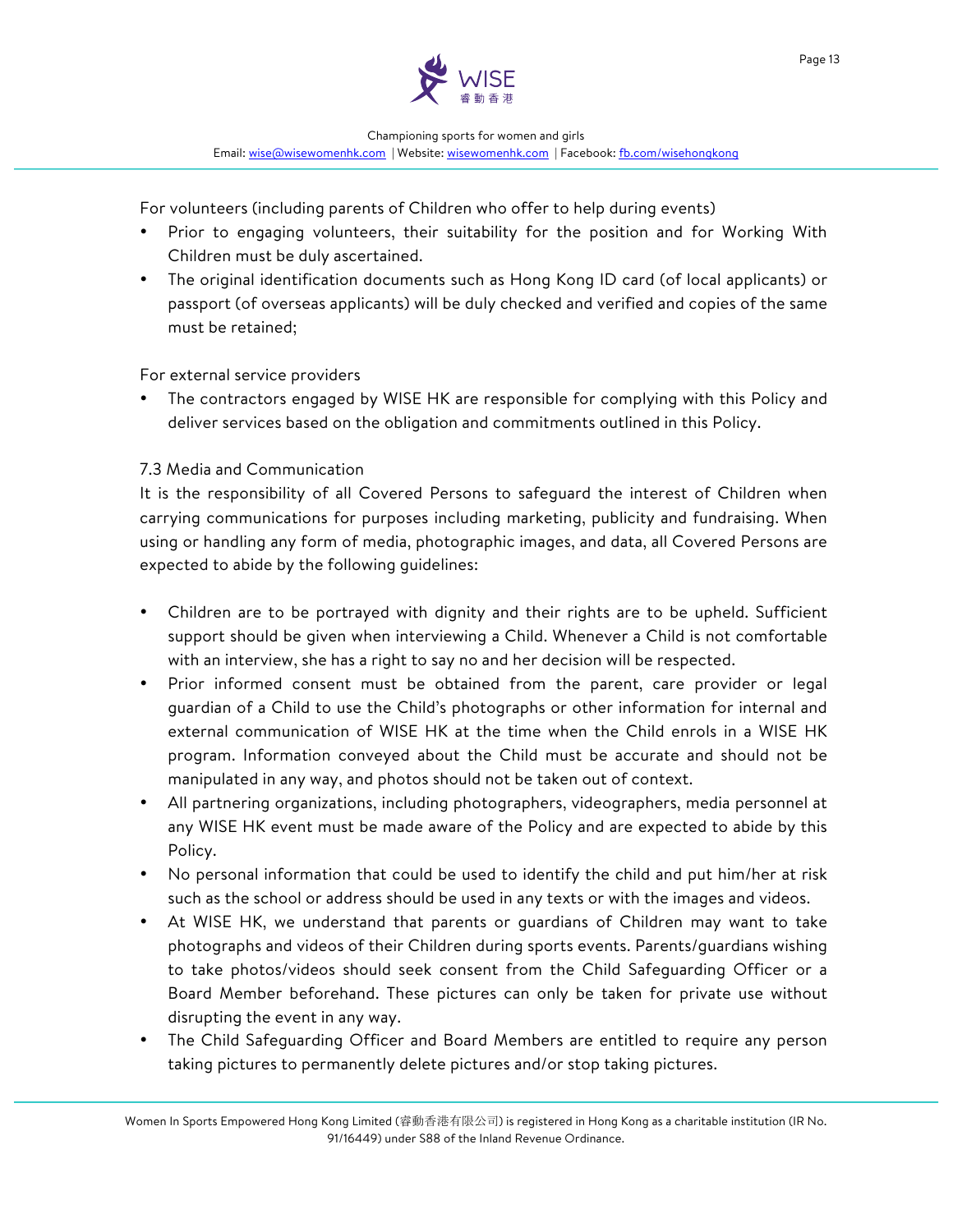

The Parents/ Guardians of the Child are required to sign the Photographic/Video Image Consent Form at Annex IV at the time their Child enrols for a WISE HK programme.

#### 8 Monitoring and Review

This Policy is subject to review and revision from time to time by the Board Members in consultation with the Child Safeguarding Officer.

#### 8.1 Main Contacts

Child Safeguarding Officer Wanda Yuen E-mail: wanda@wisewomenhk.com

Board Member Alicia Lui Email: alicia@wisewomenhk.com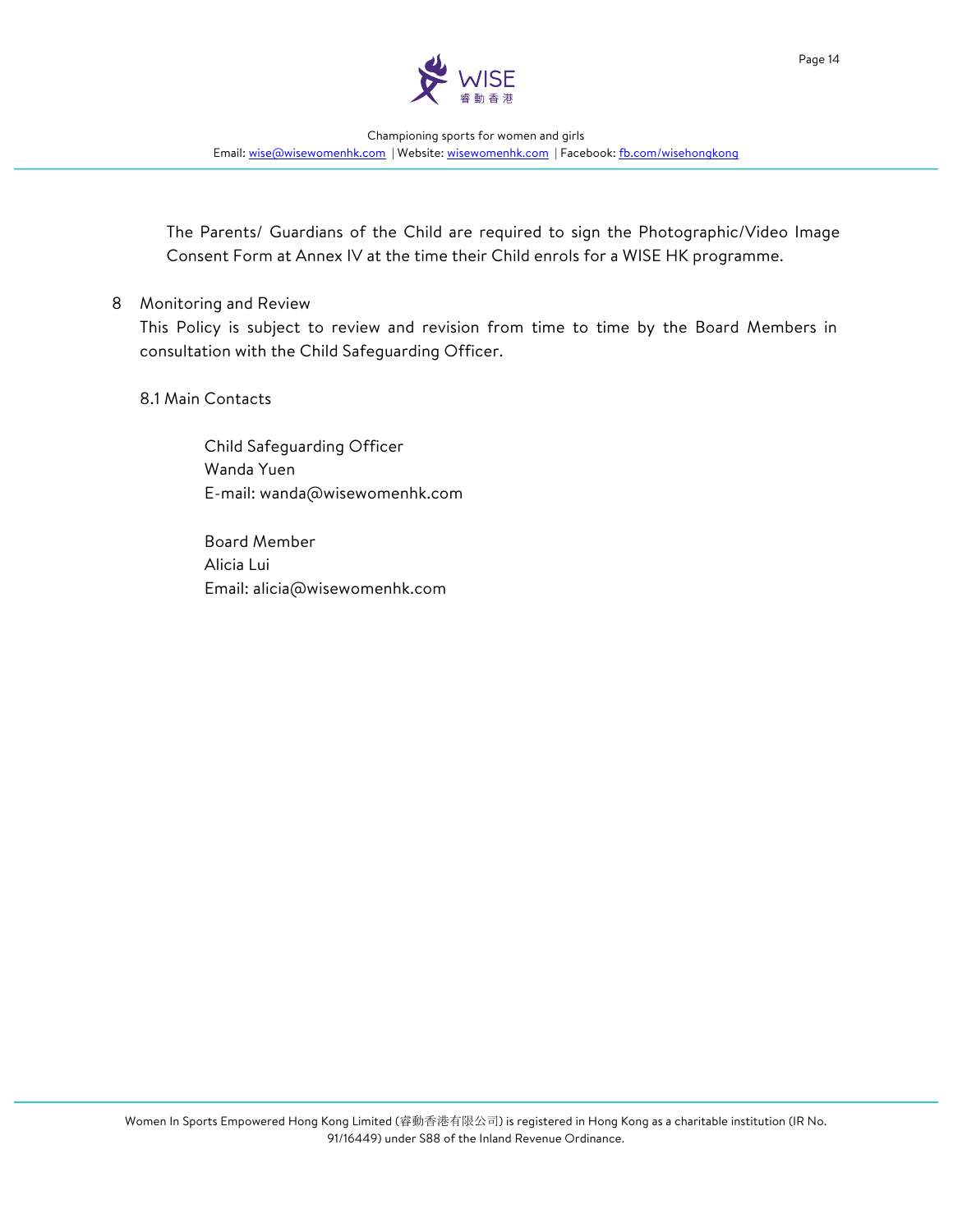

#### Annex I: **Commitment to and Declaration of WISE HK Child Safeguarding Policy**

WISE HK is committed to creating a safe environment for children. Those who intend to be employed by or volunteer their services at WISE HK in a capacity that involves or is likely to involve contact with children must complete the following declaration ("Declaration").

If this Declaration is later discovered to have been false or misleading, one's employment or partnership with WISE HK will immediately be terminated.

As such, I solemnly and sincerely declare that:

- 1. I do not have any criminal convictions or findings of guilt, including but not limited to sexual offenses, offences related to children, or acts of violence, in Hong Kong or elsewhere.
- 2. I have never had any disciplinary proceedings brought by any parties involving allegations of child abuse, sexual misconduct, sexual harassment, any other form of harassment, or acts of violence.
- 3. I am not aware of any other matters that would make me unsuitable to undertake a position that involves working with children.

I hereby confirm that I have received a copy of the WISE HK Child Safeguarding Policy (the "Policy"), which I have read and understood. I agree that I will:

- 1. Report any concerns I may have with regards to children participating in the activities of WISE HK directly to the Child Safeguarding Officer or a WISE HK Board Member;
- 2. Abide by the Code of Conduct and good practices and will work with WISE HK to ensure an environment which prevents the abuse and exploitation of children;
- 3. Consider all related actions and behaviours, though not included in the Policy, which may compromise the rights and safeguarding of children and youth; and
- 4. To the extent that I am an employed by WISE HK, adhere to the principles of the Policy both at work and outside work, as actions outside of work that are seen to contradict the Policy will be considered a violation of the Policy.

I understand that a breach of this Declaration will result in the suspension of my involvement with WISE HK pending the outcome of an investigation by WISE HK.

Full Name: Signature:

Organization/Company (if any):

Position:

Date: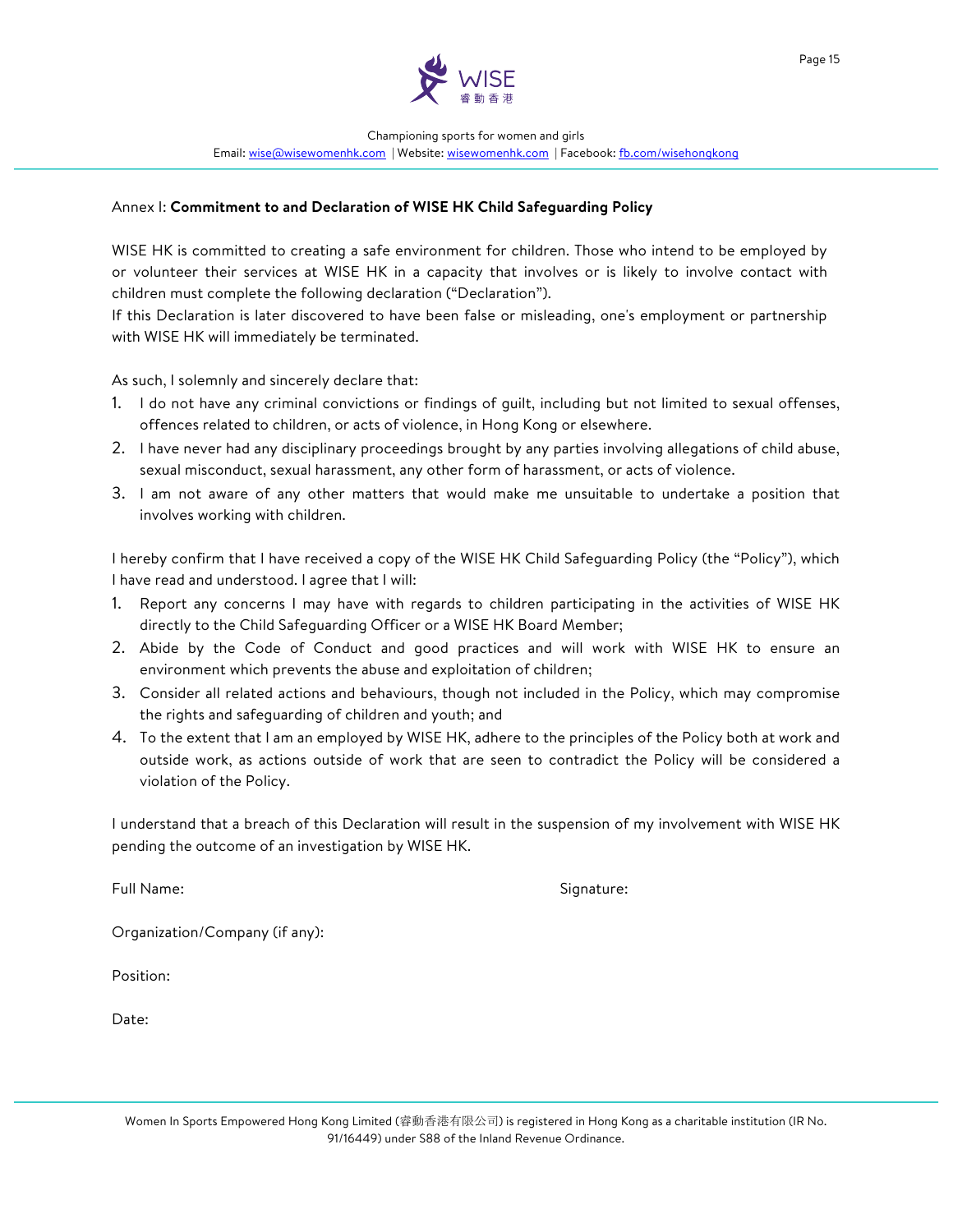

#### Annex II: **Child Safeguarding Commitment Form**

With reference to the UN Convention on the Rights of the Child (UNCRC), WISE HK is committed to protect our beneficiaries who receive our services. Our commitment form provides overarching principles for our partners to follow.

- I understand that I am never to be alone with any child that is participating in any of the programs and activities offered by WISE HK.
- If I witness a child being abused or mistreated, in any form, by a coach, volunteer, staff, contractor or parent, or reasonably suspect misconduct related to social media or any violation of the Child Safeguarding Policy, I promise to report the incident and suspicion immediately to the appropriate WISE HK member or to a law enforcement authority if necessary.
- I promise not to demonstrate or give preferential treatment to a particular child to the exclusion of others (e.g. promising gifts or enticements).
- I understand that the child's dignity must be protected and respected, and I must communicate with children appropriately. No demeaning language, shaming behaviour, or sexualized language or jokes can be used. No image of the child dressed or posed inappropriately, which could be deemed to be sexually provocative, can be used. No personal information that could be used to identify the child and put the child at risk such as the name, school or address should be used with the images.
- I acknowledge that becoming 'friends' with the children on social media sites is strongly discouraged due to how dynamic social media sites are and the different maturity levels of adults and youth.

I understand that a breach of this commitment form will result in the suspension of my involvement in WISE HK activities pending the outcome of a child safeguarding investigation by WISE HK.

Also, I hereby solemnly and sincerely declare that:

- 1. I do not have any criminal convictions or findings of guilt, including but not limited to sexual offenses, offenses related to children, or acts of violence, in Hong Kong or elsewhere.
- 2. I have never had any disciplinary proceedings brought by any parties involving allegations of child abuse, sexual misconduct, sexual harassment, any other form of harassment, or acts of violence.
- 3. I am not aware of any other matters that would make me unsuitable to undertake a position that involves working with children.

Full Name: Signature:

Organization/Company (if any):

Position (if any):

Date: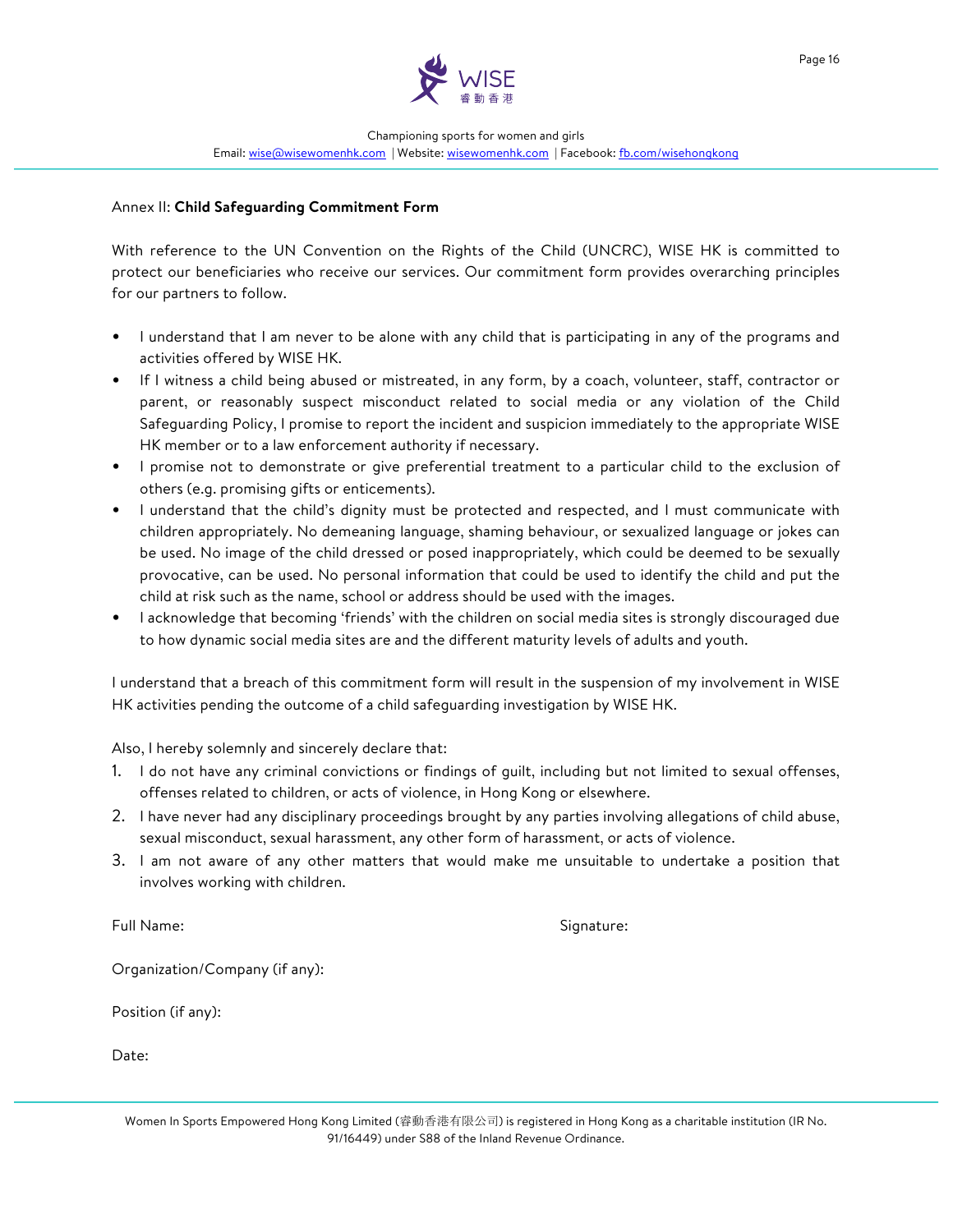

Page 17

Championing sports for women and girls

Email: wise@wisewomenhk.com | Website: wisewomenhk.com | Facebook: fb.com/wisehongkong

#### **Annex III: Child Safeguarding Report Form**

This report should be

- Completed accurately with all the facts, details and the corresponding concerns.
- Completed IMMEDIATELY but no later than 24 hours following any incidents that raise any concern about a child.
- Completed by any person who has reason to be suspicious about or concerned about the wellbeing of a child.
- Marked "Private & Confidential" and be returned to the Child Safeguarding Officer or a Board Member by sealed envelope or by email.
- Signed by all parties involved.

| Details of the Informant                                                                                                                                                                                                                                                                      |                |  |  |
|-----------------------------------------------------------------------------------------------------------------------------------------------------------------------------------------------------------------------------------------------------------------------------------------------|----------------|--|--|
| Name:                                                                                                                                                                                                                                                                                         | Gender:        |  |  |
| Contact number:                                                                                                                                                                                                                                                                               | Email:         |  |  |
| Occupation / Position in Relation to the Child / WISE HK:                                                                                                                                                                                                                                     |                |  |  |
|                                                                                                                                                                                                                                                                                               |                |  |  |
| Details of the Child Concerned                                                                                                                                                                                                                                                                |                |  |  |
| Name:                                                                                                                                                                                                                                                                                         | Gender:        |  |  |
| Event / Program:                                                                                                                                                                                                                                                                              |                |  |  |
| Language spoken:                                                                                                                                                                                                                                                                              | Date of Birth: |  |  |
| Name of Parents / Guardian:                                                                                                                                                                                                                                                                   |                |  |  |
| Other Information:<br>(e.g. Anything or any person that could potentially place the child at further risk? Are the parents / guardians aware of the incident taken<br>place?)                                                                                                                 |                |  |  |
|                                                                                                                                                                                                                                                                                               |                |  |  |
|                                                                                                                                                                                                                                                                                               |                |  |  |
| Details of the Concern                                                                                                                                                                                                                                                                        |                |  |  |
| Record the details of the concern/incident, any injuries involved, and any record of anything said to you by the child and others related to the                                                                                                                                              |                |  |  |
| incident. Include all relevant dates, times, type of concern, information of the witness, physical and emotional state of the child and current<br>safety of the child, details of all other WISE HK members who were present at the time the incident took place, any other details you deem |                |  |  |
| relevant. Please attach additional sheets, if necessary.                                                                                                                                                                                                                                      |                |  |  |
|                                                                                                                                                                                                                                                                                               |                |  |  |
|                                                                                                                                                                                                                                                                                               |                |  |  |
|                                                                                                                                                                                                                                                                                               |                |  |  |
|                                                                                                                                                                                                                                                                                               |                |  |  |
|                                                                                                                                                                                                                                                                                               |                |  |  |
|                                                                                                                                                                                                                                                                                               |                |  |  |
|                                                                                                                                                                                                                                                                                               |                |  |  |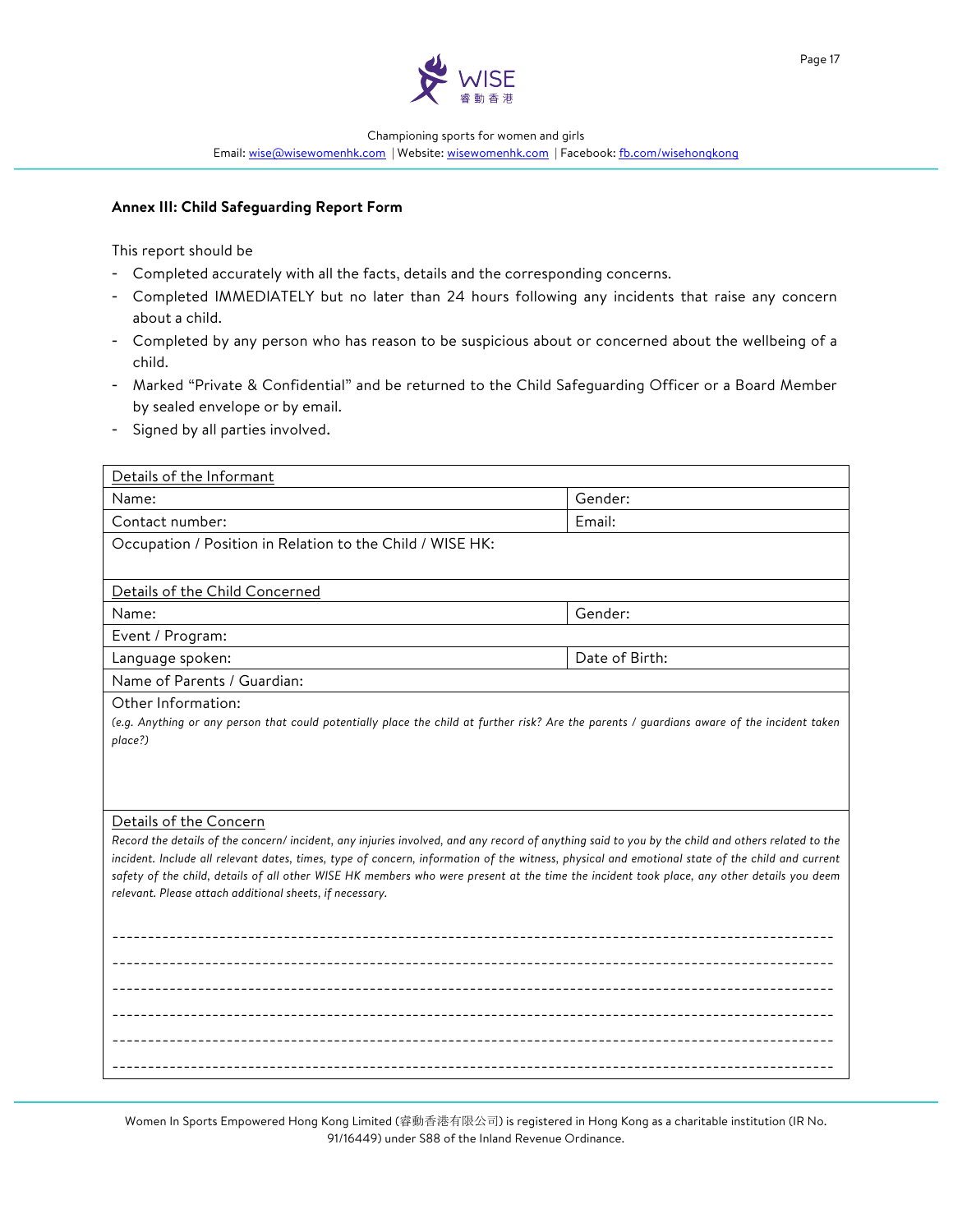

Page 18

#### Championing sports for women and girls

Email: wise@wisewomenhk.com | Website: wisewomenhk.com | Facebook: fb.com/wisehongkong

| Handling of the Concern                                                        |  |  |
|--------------------------------------------------------------------------------|--|--|
| Individuals/Parties that are aware of the incident:                            |  |  |
| e.g. Police, social service, departments, authorities, friends, family members |  |  |
|                                                                                |  |  |
|                                                                                |  |  |
|                                                                                |  |  |
|                                                                                |  |  |
|                                                                                |  |  |
|                                                                                |  |  |
| Actions that have been taken to date:                                          |  |  |
|                                                                                |  |  |
|                                                                                |  |  |
|                                                                                |  |  |
|                                                                                |  |  |
|                                                                                |  |  |
|                                                                                |  |  |
| Further Action:                                                                |  |  |
|                                                                                |  |  |
|                                                                                |  |  |
|                                                                                |  |  |
|                                                                                |  |  |
|                                                                                |  |  |
|                                                                                |  |  |

Declaration:

I hereby declare that the above statement is true to the best of my knowledge and belief. I undertake to cooperate in any investigation process. I understand that, if it is found that I have withheld information or knowingly included any false or misleading information above, disciplinary procedures will follow.

Date and time of report being made:

Signature of Informant:

Signature of Child Safeguarding Officer: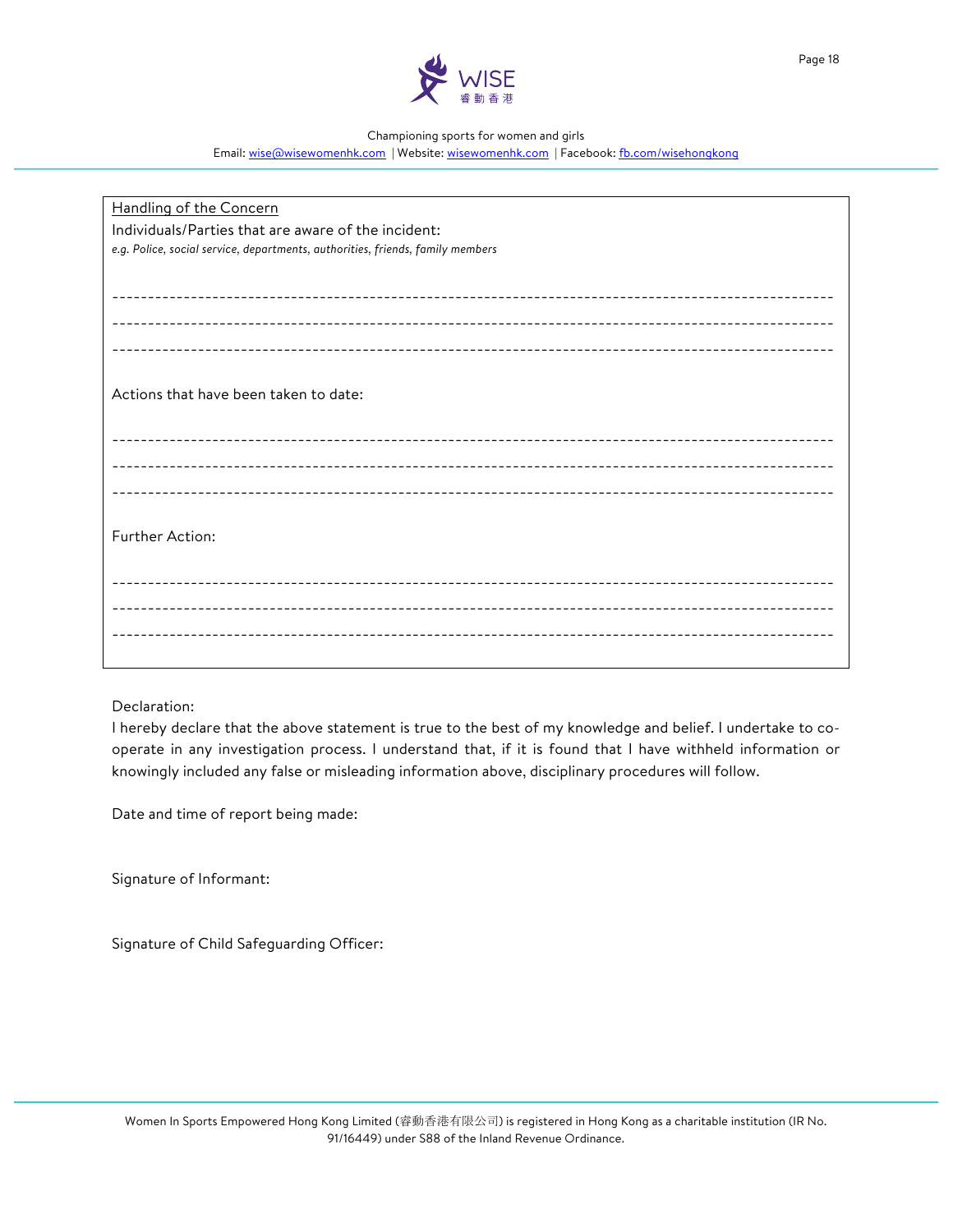

Annex IV: Photographic/Video Image Consent Form

Program / Activity: \_\_\_\_\_\_\_\_\_\_\_\_\_\_\_\_\_\_\_\_\_\_\_\_\_\_\_\_\_\_\_\_\_\_\_\_\_\_\_

Program / Activity duration: \_\_\_\_\_\_\_\_\_\_\_\_\_\_\_\_\_\_\_\_\_\_\_\_\_\_\_\_\_\_\_\_

Program / Activity date:

I, \_\_\_\_\_\_\_\_\_\_\_\_\_\_\_\_\_\_\_\_\_\_\_\_\_\_\_\_, the parent, care provider or legal guardian of \_\_\_\_\_\_\_\_\_\_\_\_\_\_\_\_\_\_\_\_\_\_\_\_\_\_\_ (the "Child") understand that during the above program period described the Child may be recorded/photographed on behalf of the WISE HK. I understand that such recording/photographs may be used by WISE HK as promotional or publicity material, which may be displayed on printed publications, video format or on websites (which can be viewed throughout the world), on display stands or in the press, and I confirm that I consent to the above. I undertake to seek prior consent of Child Safeguarding Officer or Board Member of WISE HK prior to taking photographs or videos during WISE HK event.

Name:

Signature:

Date: